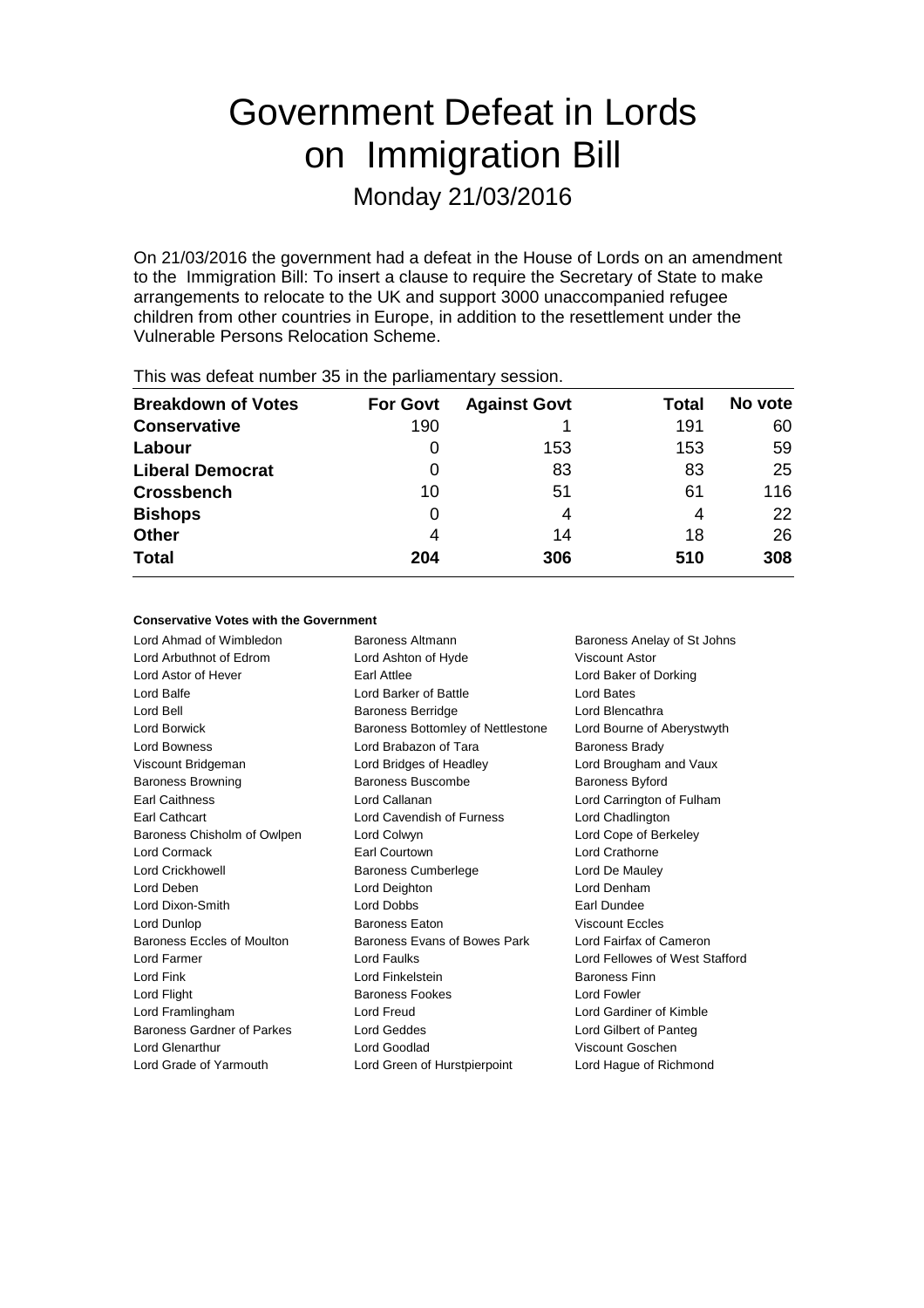Viscount Younger of Leckie

Viscount Hailsham **Lord Hamilton of Epsom** Baroness Harding of Winscombe Lord Harris of Peckham Lord Hayward Baroness Helic Lord Henley **Baroness Heyhoe Flint** Lord Higgins Lord Hodgson of Astley Abbotts Baroness Hodgson of Abinger Lord Holmes of Richmond Lord Horam Lord Howard of Rising Lord Howard of Lympne Earl Howe Lord Howell of Guildford Lord Hunt of Wirral Lord Inglewood Lord James of Blackheath Baroness Jenkin of Kennington Lord Jopling Lord Keen of Elie Lord King of Bridgwater Lord Kirkham Lord Lamont of Lerwick Lord Lang of Monkton Lord Lansley **Lord Leigh of Hurley Canadian Cord Leigh Cord Leigh of Hurley Canadian Cord Lindsay** Lord Lingfield Earl Liverpool Lord Lupton Lord Lyell Lord MacGregor of Pulham Market Lord Mancroft Lord Marland Lord Marlesford Lord Mawhinney Lord McColl of Dulwich Baroness McGregor-Smith Baroness McIntosh of Pickering Baroness Mobarik **Baroness Mone** Baroness Mone **Duke of Montrose** Lord Moore of Lower Marsh Baroness Morris of Bolton Lord Moynihan Lord Naseby **Lord Nash Baroness Neville-Jones** Lord Nash Baroness Neville-Jones Baroness Neville-Rolfe **Baroness Newlove** Baroness Newlove **Baroness Noakes** Lord Norton of Louth Lord O'Shaughnessy Lord O'Neill of Gatley Baroness Oppenheim-Barnes Lord Palumbo Lord Patten Baroness Perry of Southwark Baroness Pidding Controller Lord Polak Lord Popat Lord Porter of Spalding Lord Prior of Brampton Baroness Rawlings **Baroness Redfern Baroness Redfern Lord Renfrew of Kaimsthorn** Lord Ribeiro Viscount Ridley Lord Risby Lord Robathan **Baroness Rock** Lord Rotherwick Lord Ryder of Wensum Lord Saatchi Lord Sassoon Baroness Scott of Bybrook Baroness Seccombe Earl Selborne Lord Selkirk of Douglas **Lord Selsdon** Baroness Shackleton of Belgravia Lord Sheikh **Baroness Shephard of Northwold** Lord Sherbourne of Didsbury Baroness Shields **Lord Shinkwin** Earl Shrewsbury Lord Skelmersdale **Lord Smith of Hindhead** Baroness Stedman-Scott Lord Sterling of Plaistow Baroness Stowell of Beeston Baroness Stroud Lord Suri Lord Tanlaw Lord Taylor of Holbeach Lord Trefgarne **Viscount Trenchard** Lord True Lord Tugendhat Viscount Ullswater Baroness Verma Lord Wakeham Baroness Warsi Lord Wasserman Lord Wei **Duke of Wellington** Baroness Wilcox Lord Willetts Baroness Williams of Trafford Lord Young of Cookham

#### **Conservative Votes against the Government** Lord Livingston of Parkhead

#### **Labour Votes with the Government**

# **Labour Votes against the Government**

- Baroness Armstrong of Hill Top Lord Bach Lord Bassam of Brighton Lord Beecham Baroness Blood Cord Blunkett Lord Boateng Lord Brennan Lord Brooke of Alverthorpe Lord Brookman Lord Campbell-Savours Lord Carter of Coles Lord Cashman Viscount Chandos Lord Christopher Lord Clark of Windermere Lord Clarke of Hampstead Lord Collins of Highbury Baroness Corston Lord Cunningham of Felling Lord Davies of Oldham Lord Desai **Baroness Donaghy** Lord Donoughue Baroness Drake Lord Dubs Lord Elder Lord Evans of Temple Guiting Lord Evans of Watford Lord Falconer of Thoroton
- Lord Allen of Kensington **Lord Anderson of Swansea** Baroness Andrews
	-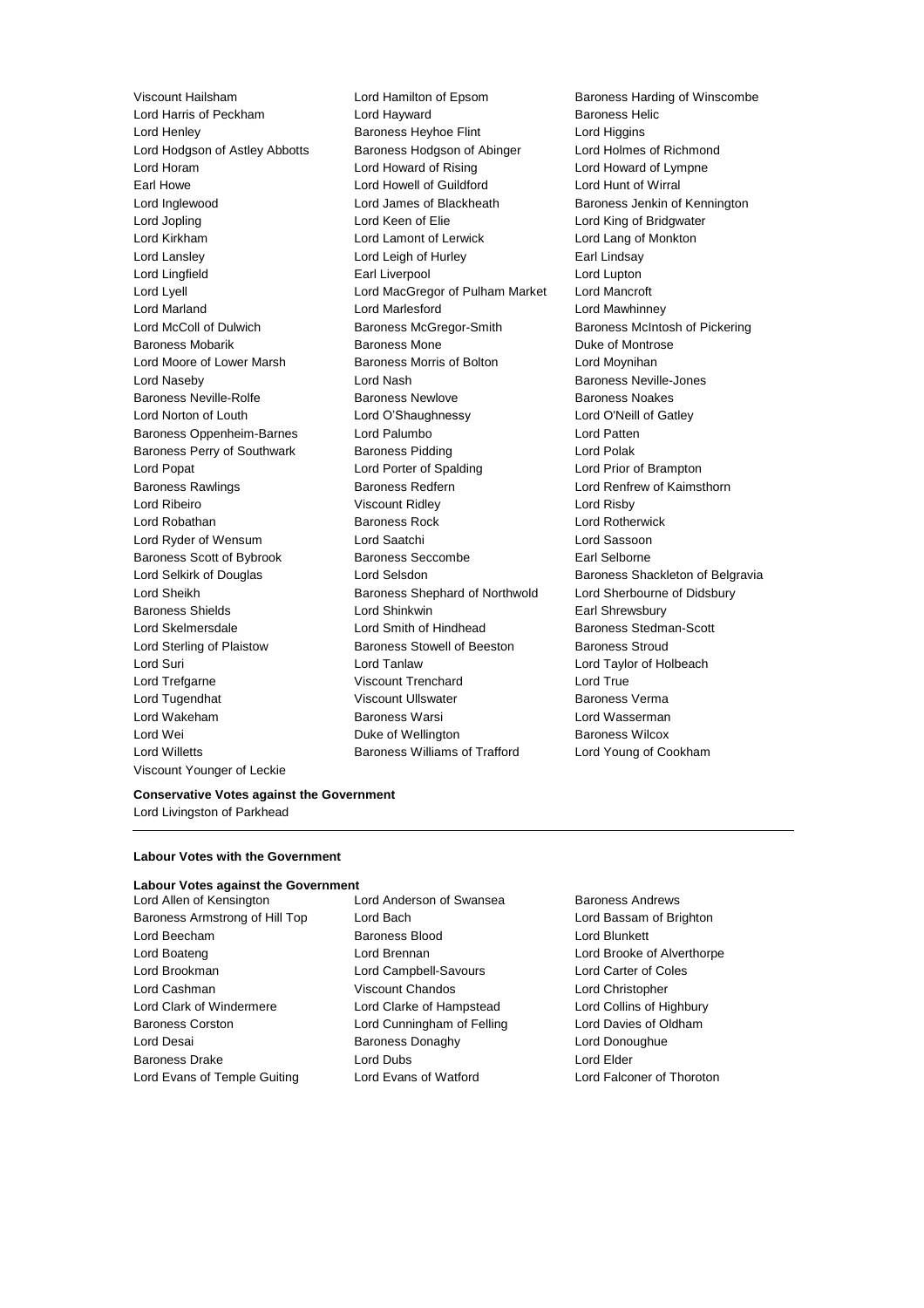Lord Foulkes of Cumnock **Baroness Gale Baroness Gale** Lord Glasman Baroness Golding Lord Goldsmith Lord Gordon of Strathblane Baroness Gould of Potternewton Lord Grantchester Lord Griffiths of Burry Port Lord Grocott Viscount Hanworth Lord Harris of Haringey Lord Harrison Lord Hart of Chilton Lord Haughey Lord Haworth Baroness Hayter of Kentish Town Baroness Healy of Primrose Hill Baroness Hilton of Eggardon Lord Hollick **Baroness Hollis of Heigham** Lord Howarth of Newport Baroness Howells of St Davids Lord Howie of Troon Lord Hoyle Lord Hughes of Woodside Baroness Hughes of Stretford Lord Hunt of Chesterton Lord Hunt of Kings Heath Lord Irvine of Lairg Baroness Jay of Paddington **Lord Jones Baroness Jones of Whitchurch** Baroness Jones of Whitchurch Lord Jordan Baroness Jowell Lord Judd Lord Kennedy of Southwark **Baroness Kennedy of Cradley** Baroness Kennedy of The Shaws Baroness King of Bow **Lord Kinnock** Baroness Kinnock **Baroness Algebrary** Lord Knight of Weymouth Baroness Lawrence of Clarendon Lord Layard Lord Lea of Crondall **Lord Lennie** Lord Lennie **Baroness Liddell of Coatdyke** Lord Lipsey Baroness Lister of Burtersett Lord Livermore Lord Macdonald of Tradeston Lord MacKenzie of Culkein Baroness Mallalieu Baroness Massey of Darwen Lord Maxton Lord McAvoy Baroness McDonagh Lord McFall of Alcluith Baroness McIntosh of Hudnall Lord Mendelsohn **Lord Monks Communist Communist Communist Communist Communist Communist Communist Communist Communist Communist Communist Communist Communist Communist Communist Communist Communist Communist Communist Co** Lord Morgan **Lord Morris of Handsworth** Baroness Morris of Yardley Lord Morris of Aberavon Lord Murphy of Torfaen Baroness Nye Lord O'Neill of Clackmannan Lord Pendry **Baroness Pitkeathley** Lord Plant of Highfield Lord Ponsonby of Shulbrede Lord Prescott Baroness Primarolo Baroness Prosser Baroness Quin Lord Radice Lord Rea Lord Reid of Cardowan Lord Richard Lord Rooker Lord Rosser Lord Rowlands Baroness Royall of Blaisdon Lord Sawyer Baroness Scotland of Asthal Baroness Sherlock Ciscount Simon Baroness Smith of Gilmorehill Baroness Smith of Basildon Lord Snape Lord Soley Lord Stevenson of Balmacara Lord Stone of Blackheath Lord Taylor of Blackburn Baroness Taylor of Bolton Baroness Thornton Lord Tomlinson **Lord Touhig Lord Touhig Lord Triesman** Lord Tunnicliffe **Lord Turnberg Lord Turnberg** Baroness Wall of New Barnet Lord Watson of Invergowrie **Lord West of Spithead** Baroness Wheeler Baroness Whitaker **Lord Whitty** Lord Whitty **Lord Williams of Elvel** Lord Wills Lord Winston Lord Wood of Anfield Lord Woolmer of Leeds Baroness Worthington Lord Young of Norwood Green

Baroness Farrington of Ribbleton Lord Faulkner of Worcester Lord Foster of Bishop Auckland

#### **Liberal Democrat Votes with the Government**

#### **Liberal Democrat Votes against the Government**

Lord Addington Lord Alderdice Lord Allan of Hallam Lord Ashdown of Norton-sub-Hamdon Baroness Barker **Lord Beith** Baroness Benjamin Baroness Bonham-Carter of Yarnbury Baroness Bowles of Berkhamsted Lord Bradshaw Baroness Brinton Lord Bruce of Bennachie Baroness Burt of Solihull Lord Campbell of Pittenweem Lord Carlile of Berriew Lord Chidgey Lord Clement-Jones Lord Cotter Baroness Doocey **Baroness Falkner of Margravine** Lord Fearn Baroness Featherstone Lord Foster of Bath Lord Fox Baroness Garden of Frognal Lord German **Earl Glasgow** Earl Glasgow Lord Goddard of Stockport Lord Greaves **Baroness Grender** Baroness Hamwee Baroness Harris of Richmond Baroness Humphreys Baroness Hussein-Ece Baroness Jolly Lord Jones of Cheltenham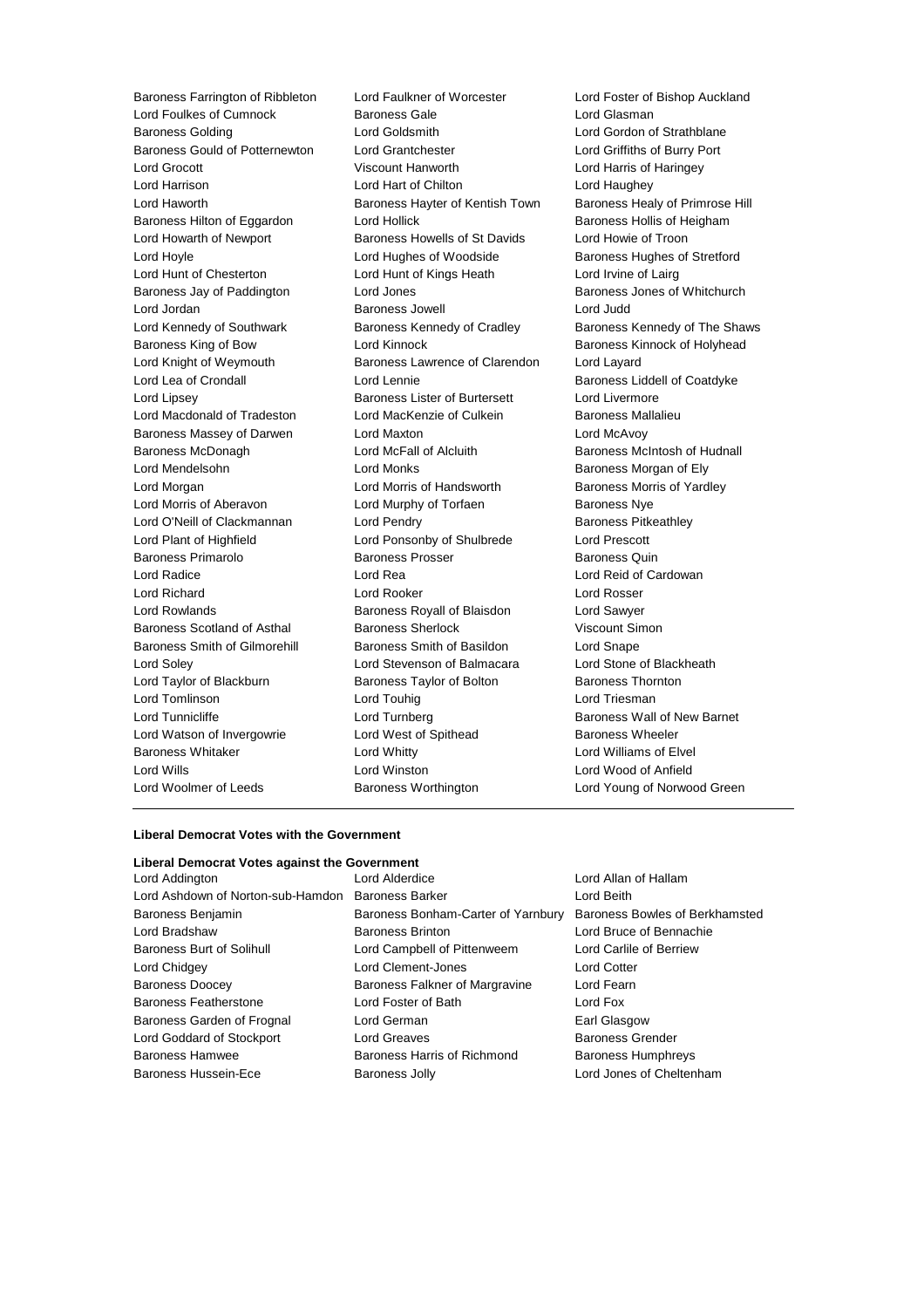| Lord Kirkwood of Kirkhope        |
|----------------------------------|
| Lord Lester of Herne Hill        |
| Lord Maclennan of Rogart         |
| Lord Marks of Henley-on-Thames   |
| Lord Paddick                     |
| Baroness Pinnock                 |
| Lord Redesdale                   |
| Baroness Scott of Needham Market |
| Baroness Sharp of Guildford      |
| Lord Shutt of Greetland          |
| Lord Steel of Aikwood            |
| Lord Strasburger                 |
| Lord Taverne                     |
| Lord Thomas of Gresford          |
| Lord Tyler                       |
| <b>Baroness Walmsley</b>         |

Baroness Kramer **Christian Contrafts Contrafts Contraft** Lord Lee of Trafford<br>
Lord Loomba<br>
Lord Loomba Baroness Maddock Lord Newby **Baroness Northover** Lord Palmer of Childs Hill Baroness Parminter Lord Purvis of Tweed Baroness Randerson Lord Rennard **Lord Roberts of Llandudno** Lord Scriven **Market Lord Sharkey** Baroness Sheehan **Contact Contact Contact Contact Contact Contact Contact Contact Contact Contact Contact Contact Contact Contact Contact Contact Contact Contact Contact Contact Contact Contact Contact Contact Contact Cont** Lord Stephen **Lord Stephen** Lord Stoneham of Droxford Lord Stunell **Baroness** Suttie Lord Tope **Baroness Tyler of Enfield** Lord Wallace of Tankerness Lord Wallace of Saltaire Lord Willis of Knaresborough

Baroness Ludford<br>Baroness Manzoor Lord Smith of Clifton **Baroness Smith of Newnham** Lord Taylor of Goss Moor Baroness Thomas of Winchester

#### **Crossbench Votes with the Government**

| Lord Bew                 |  |
|--------------------------|--|
| Lord Green of Deddington |  |
| Lord Renwick of Clifton  |  |
| Lord Turnbull            |  |

## **Crossbench Votes against the Government**<br>Lord Aberdare **Barone**

| Lord Armstrong of Ilminster |
|-----------------------------|
| <b>Baroness Boothroyd</b>   |
| Earl Clancarty              |
| <b>Baroness Cox</b>         |
| Lord Greenway               |
| Lord Haskins                |
| Lord Hennessy of Nympsfield |
| Baroness Howe of Idlicote   |
| Lord Kerr of Kinlochard     |
| Lord Low of Dalston         |
| Lord McCluskey              |
| Lord Ouseley                |
| <b>Baroness Prashar</b>     |
| Lord Rees of Ludlow         |
| Lord Skidelsky              |
| Lord Walpole                |
|                             |

Lord Condon **Baroness Coussins** Viscount Falkland Baroness Greengross Lord Hannay of Chiswick Lord Harries of Pentregarth Earl Hay of Kinnoull Baroness Hayman Lord Hylton **Lord Kakkar** Baroness Kidron **Earl Listowel** Countess of Mar **Baroness Masham of Ilton** Baroness Meacher **Baroness Neuberger** Baroness Neuberger Lord Pannick **Lord Patel** Baroness Prashar Lord Quirk Lord Ramsbotham Lord Rowe-Beddoe **Earl Sandwich** 

Viscount Brookeborough Viscount Craigavon Lord Northbourne **Lord Powell of Bayswater** Lord Renwick of Clifton Earl Stair Lord Sutherland of Houndwood

Baroness Afshar **Lord Alton of Liverpool** Lord Best **Lord Bichard** Baroness Butler-Sloss Lord Cameron of Dillington Baroness Hollins **Baroness Howarth of Breckland** Duke of Somerset **Lord Walker of Gestingthorpe** Baroness Watkins of Tavistock Baroness Young of Hornsey

#### **Bishop Votes with the Government**

#### **Bishop Votes against the Government**

| <b>Bishop of Bristol</b> | Bishop of Chelmsford | <b>Bishop of Norwich</b> |
|--------------------------|----------------------|--------------------------|
| Bishop of Rochester      |                      |                          |

### **Other Votes with the Government**

| Lord Browne of Belmont                    | Lord Hay of Ballyore           | Lord Maginnis of Drumglass             |
|-------------------------------------------|--------------------------------|----------------------------------------|
| Lord Rogan                                |                                |                                        |
| <b>Other Votes against the Government</b> |                                |                                        |
| Lord Adonis                               | Lord Ahmed                     | Lord Bhatia                            |
| Lord Collins of Mapesbury                 | Lord Dykes                     | Lord Filkin                            |
| Baroness Jones of Moulsecoomb             | Lord Mackenzie of Framwellgate | Lord McKenzie of Luton<br>1972<br>Ref: |
| Lord Smith of Finsbury                    | <b>Baroness Tonge</b>          | Lord Truscott                          |